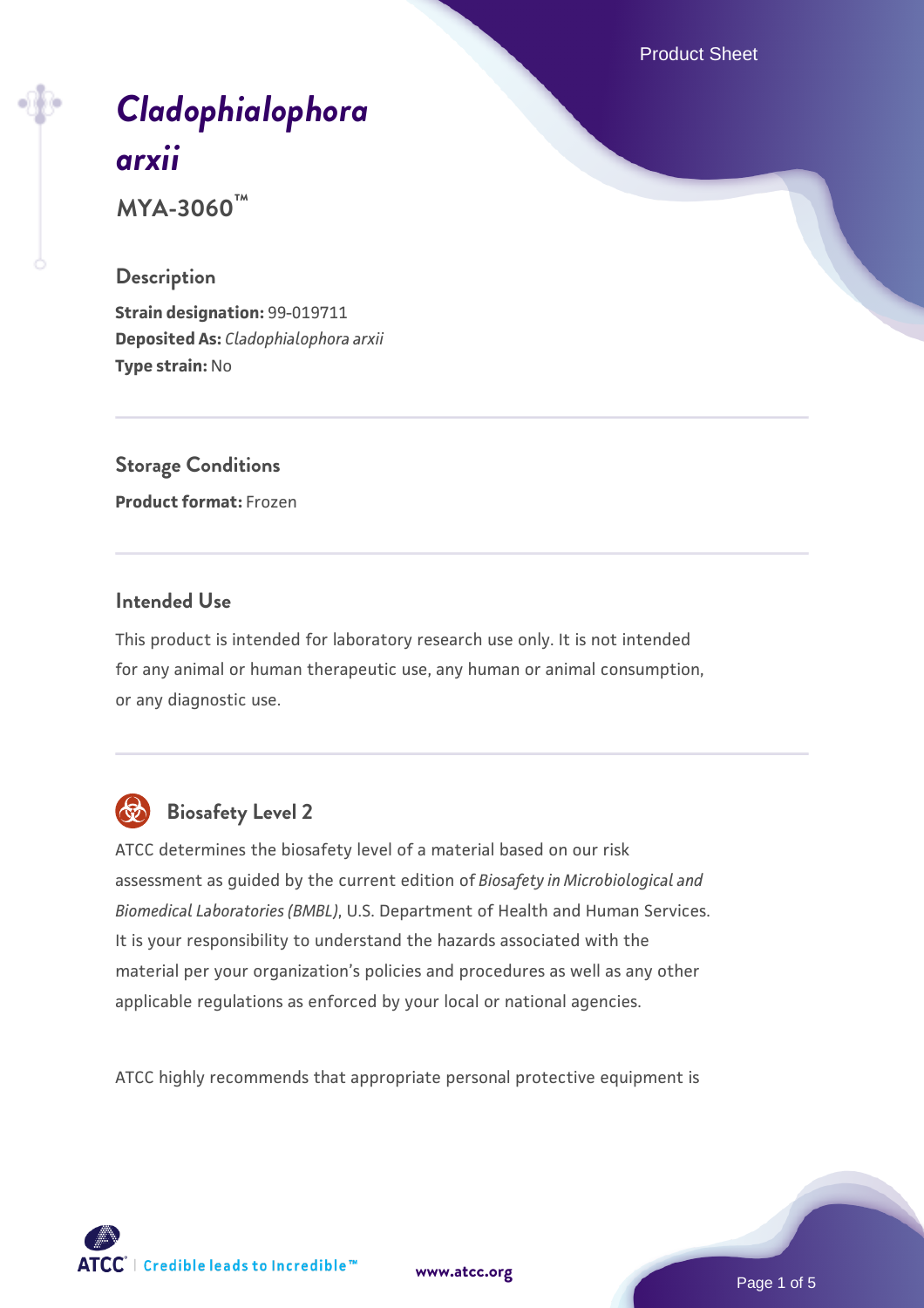always used when handling vials. For cultures that require storage in liquid nitrogen, it is important to note that some vials may leak when submersed in liquid nitrogen and will slowly fill with liquid nitrogen. Upon thawing, the conversion of the liquid nitrogen back to its gas phase may result in the vial exploding or blowing off its cap with dangerous force creating flying debris. Unless necessary, ATCC recommends that these cultures be stored in the vapor phase of liquid nitrogen rather than submersed in liquid nitrogen.

#### **Certificate of Analysis**

For batch-specific test results, refer to the applicable certificate of analysis that can be found at www.atcc.org.

#### **Growth Conditions**

**Medium:**  [ATCC Medium 336: Potato dextrose agar \(PDA\)](https://www.atcc.org/-/media/product-assets/documents/microbial-media-formulations/3/3/6/atcc-medium-336.pdf?rev=d9160ad44d934cd8b65175461abbf3b9) **Temperature:** 25°C

#### **Handling Procedures**

#### **Propagation Procedure:**

 **Frozen ampules packed in dry ice should either be thawed immediately or stored in liquid nitrogen vapor. If liquid nitrogen storage facilities are not available, frozen ampules may be stored at or below -70°C for approximately one week. Do not under any circumstance store frozen ampules at refrigerator freezer temperatures (generally** 

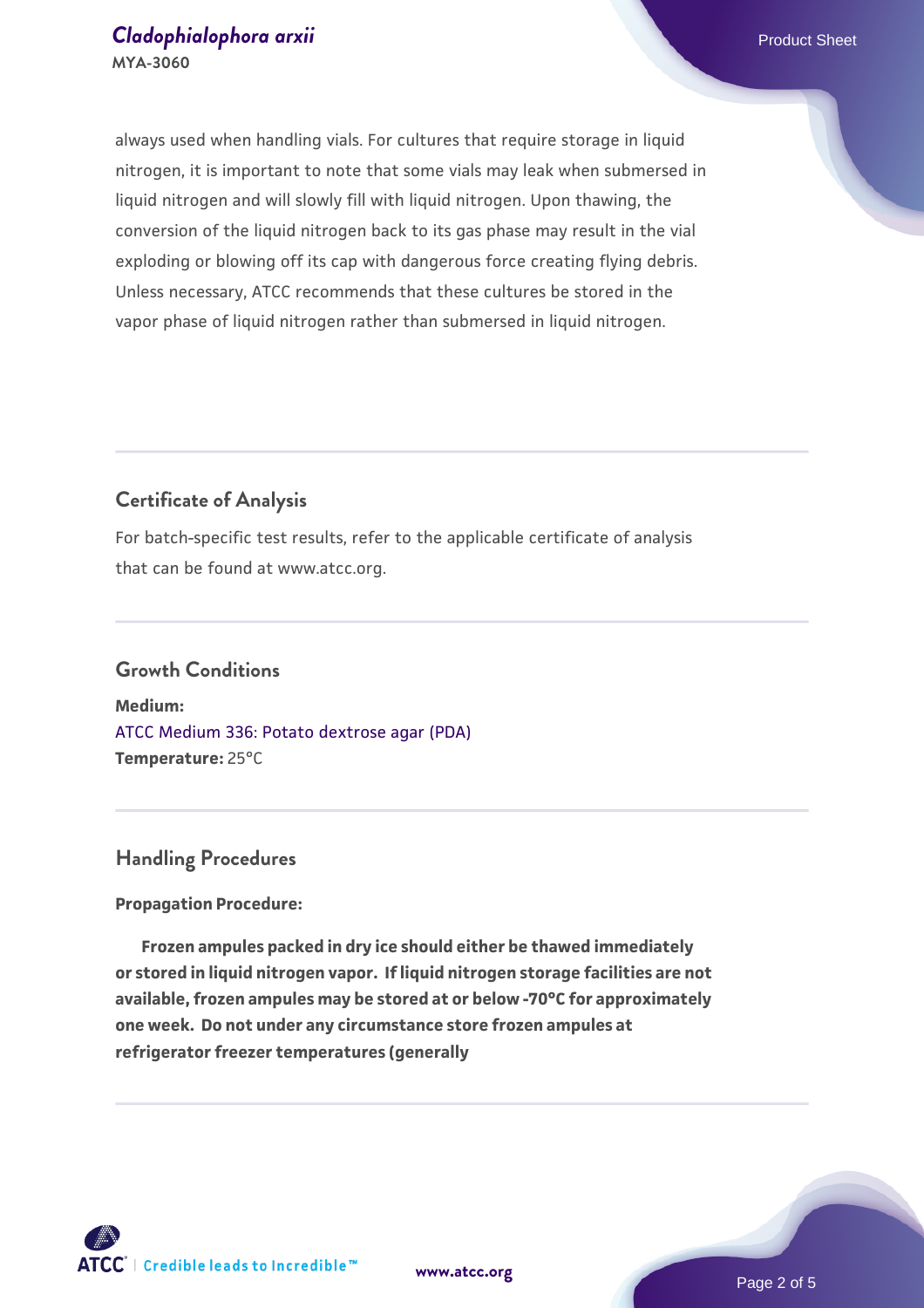## **[Cladophialophora arxii](https://www.atcc.org/products/mya-3060) Cladophialophora arxii** Product Sheet

**MYA-3060**

If use of this material results in a scientific publication, please cite the material in the following manner: *Cladophialophora arxii* (ATCC MYA-3060)

#### **References**

References and other information relating to this material are available at www.atcc.org.

#### **Warranty**

The product is provided 'AS IS' and the viability of ATCC® products is warranted for 30 days from the date of shipment, provided that the customer has stored and handled the product according to the information included on the product information sheet, website, and Certificate of Analysis. For living cultures, ATCC lists the media formulation and reagents that have been found to be effective for the product. While other unspecified media and reagents may also produce satisfactory results, a change in the ATCC and/or depositor-recommended protocols may affect the recovery, growth, and/or function of the product. If an alternative medium formulation or reagent is used, the ATCC warranty for viability is no longer valid. Except as expressly set forth herein, no other warranties of any kind are provided, express or implied, including, but not limited to, any implied warranties of merchantability, fitness for a particular purpose, manufacture according to cGMP standards, typicality, safety, accuracy, and/or noninfringement.

#### **Disclaimers**

This product is intended for laboratory research use only. It is not intended

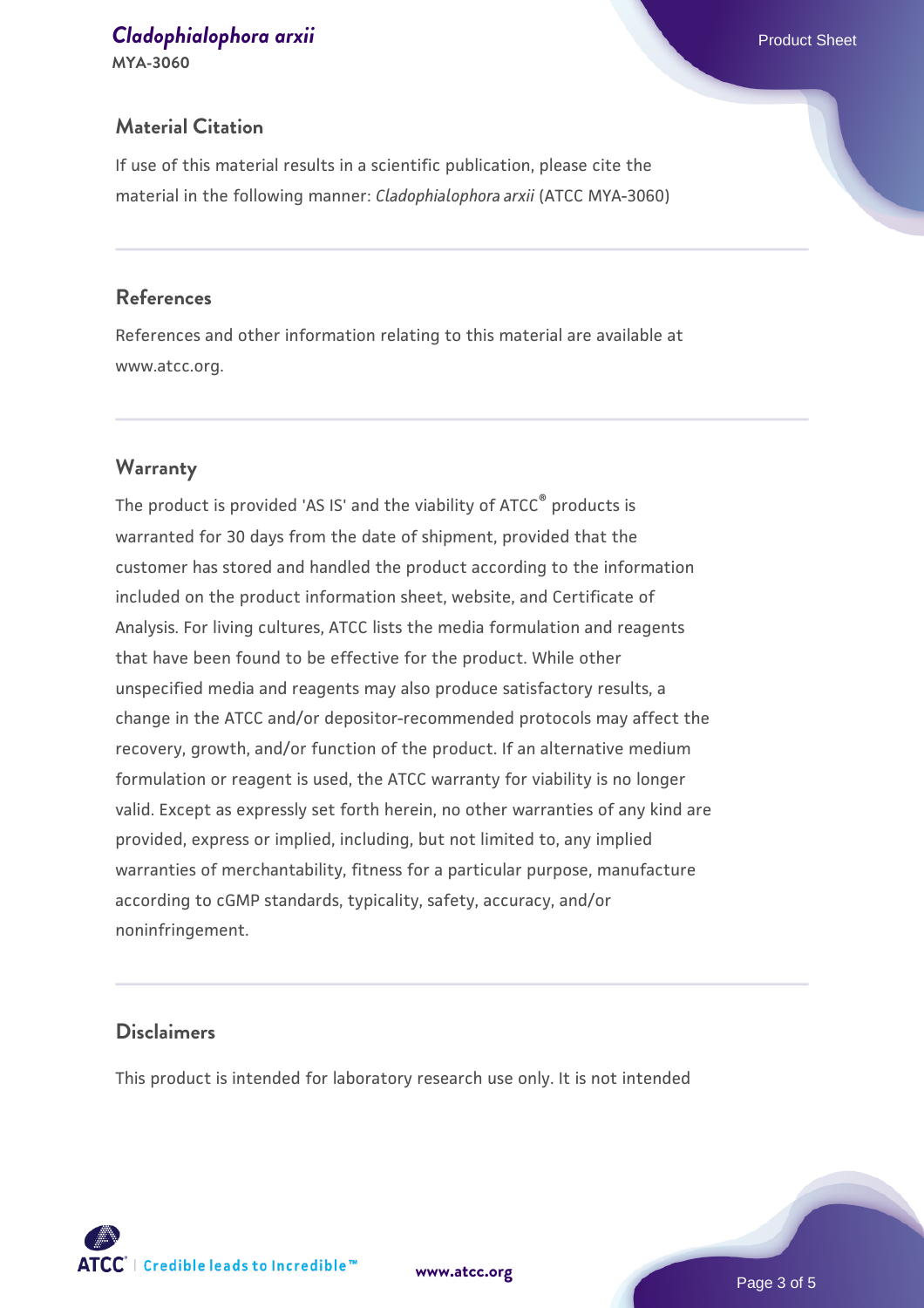#### **[Cladophialophora arxii](https://www.atcc.org/products/mya-3060) Cladophialophora arxii** Product Sheet **MYA-3060**

for any animal or human therapeutic use, any human or animal consumption, or any diagnostic use. Any proposed commercial use is prohibited without a license from ATCC.

While ATCC uses reasonable efforts to include accurate and up-to-date information on this product sheet, ATCC makes no warranties or representations as to its accuracy. Citations from scientific literature and patents are provided for informational purposes only. ATCC does not warrant that such information has been confirmed to be accurate or complete and the customer bears the sole responsibility of confirming the accuracy and completeness of any such information.

This product is sent on the condition that the customer is responsible for and assumes all risk and responsibility in connection with the receipt, handling, storage, disposal, and use of the ATCC product including without limitation taking all appropriate safety and handling precautions to minimize health or environmental risk. As a condition of receiving the material, the customer agrees that any activity undertaken with the ATCC product and any progeny or modifications will be conducted in compliance with all applicable laws, regulations, and guidelines. This product is provided 'AS IS' with no representations or warranties whatsoever except as expressly set forth herein and in no event shall ATCC, its parents, subsidiaries, directors, officers, agents, employees, assigns, successors, and affiliates be liable for indirect, special, incidental, or consequential damages of any kind in connection with or arising out of the customer's use of the product. While reasonable effort is made to ensure authenticity and reliability of materials on deposit, ATCC is not liable for damages arising from the misidentification or misrepresentation of such materials.

Please see the material transfer agreement (MTA) for further details regarding the use of this product. The MTA is available at www.atcc.org.

#### **Copyright and Trademark Information**

© ATCC 2021. All rights reserved. ATCC is a registered trademark of the American Type Culture Collection.



**[www.atcc.org](http://www.atcc.org)**

Page 4 of 5